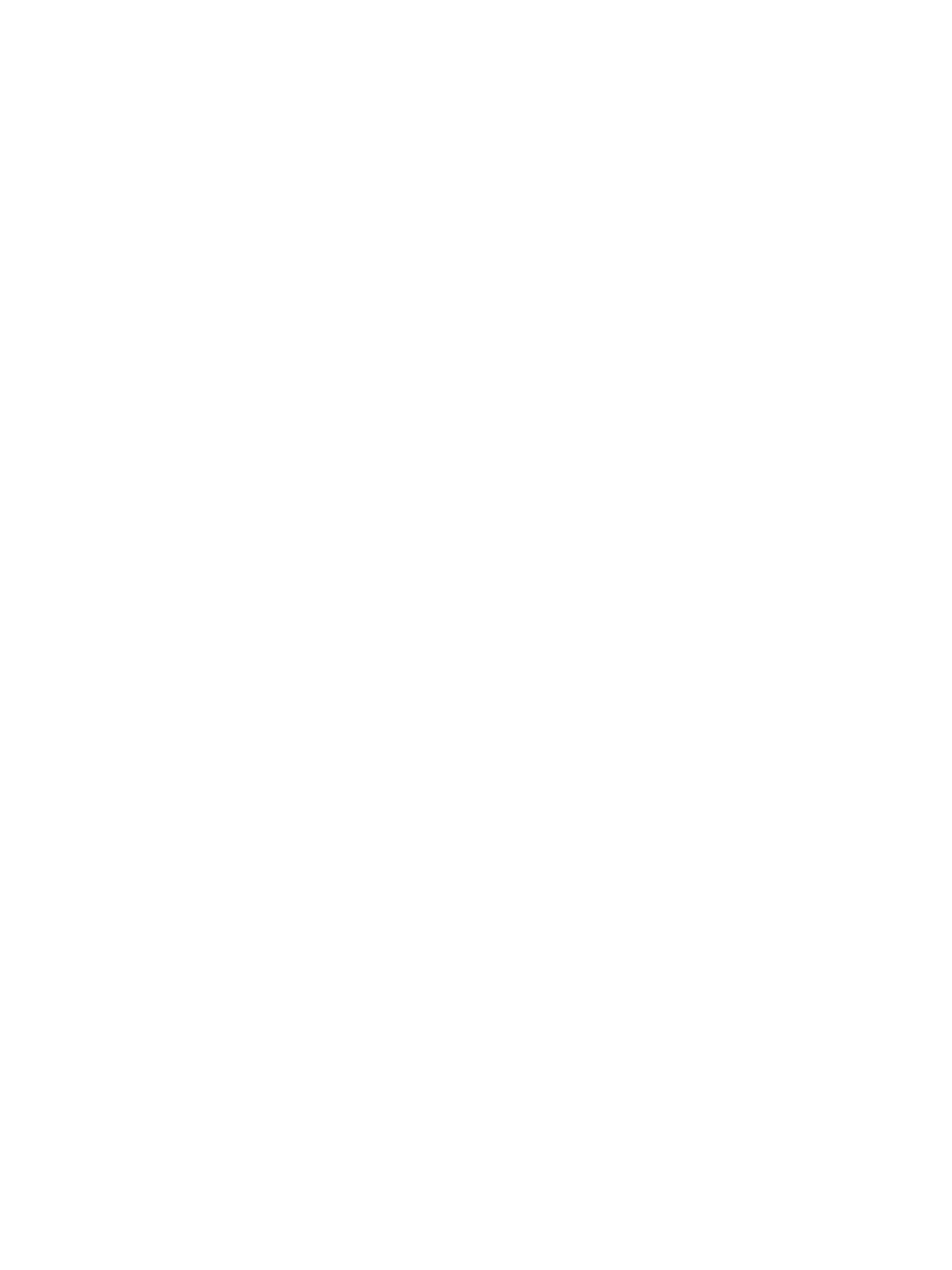## **1 Applicable products**

This manual is applicable to these products:

FLEXIDOME IP turret 3000i IR:

- NTV-3502-F02L
- NTV-3502-F03L
- NTV-3503-F02L
- NTV-3503-F03L
- NTV-3502-F02L-P
- NTV-3502-F03L-P
- NTV-3503-F02L-P
- NTV-3503-F02L-P

FLEXIDOME IP micro 3000i:

- NDV-3502-F02
- NDV-3502-F03
- NDV-3503-F02
- NDV-3503-F03
- NDV-3502-F02-P
- NDV-3502-F03-P
- NDV-3503-F02-P
- NDV-3503-F03-P

FLEXIDOME IP 3000i IR:

- NDE-3502-AL
- NDE-3503-AL
- NDE-3502-AL-P
- NDE-3503-AL-P

DINION IP 3000i IR:

- NBE-3502-AL
- NBE-3503-AL
- NBE-3502-AL-P
- NBE-3503-AL-P

FLEXIDOME IP micro 3000i - outdoor:

- NDE-3502-F02
- NDE-3502-F03
- NDE-3503-F02
- NDE-3503-F03
- NDE-3502-F02-P
- NDE-3502-F03-P
- NDE-3503-F02-P
- NDE-3503-F03-P

FLEXIDOME IP turret 3000i IR - outdoor:

- NTE-3502-F02L
- NTE-3502-F03L
- NTE-3503-F02L
- NTE-3503-F03L
- NTE-3502-F02L-P
- NTE-3502-F03L-P
- NTE-3503-F02L-P
- NTE-3503-F03L-P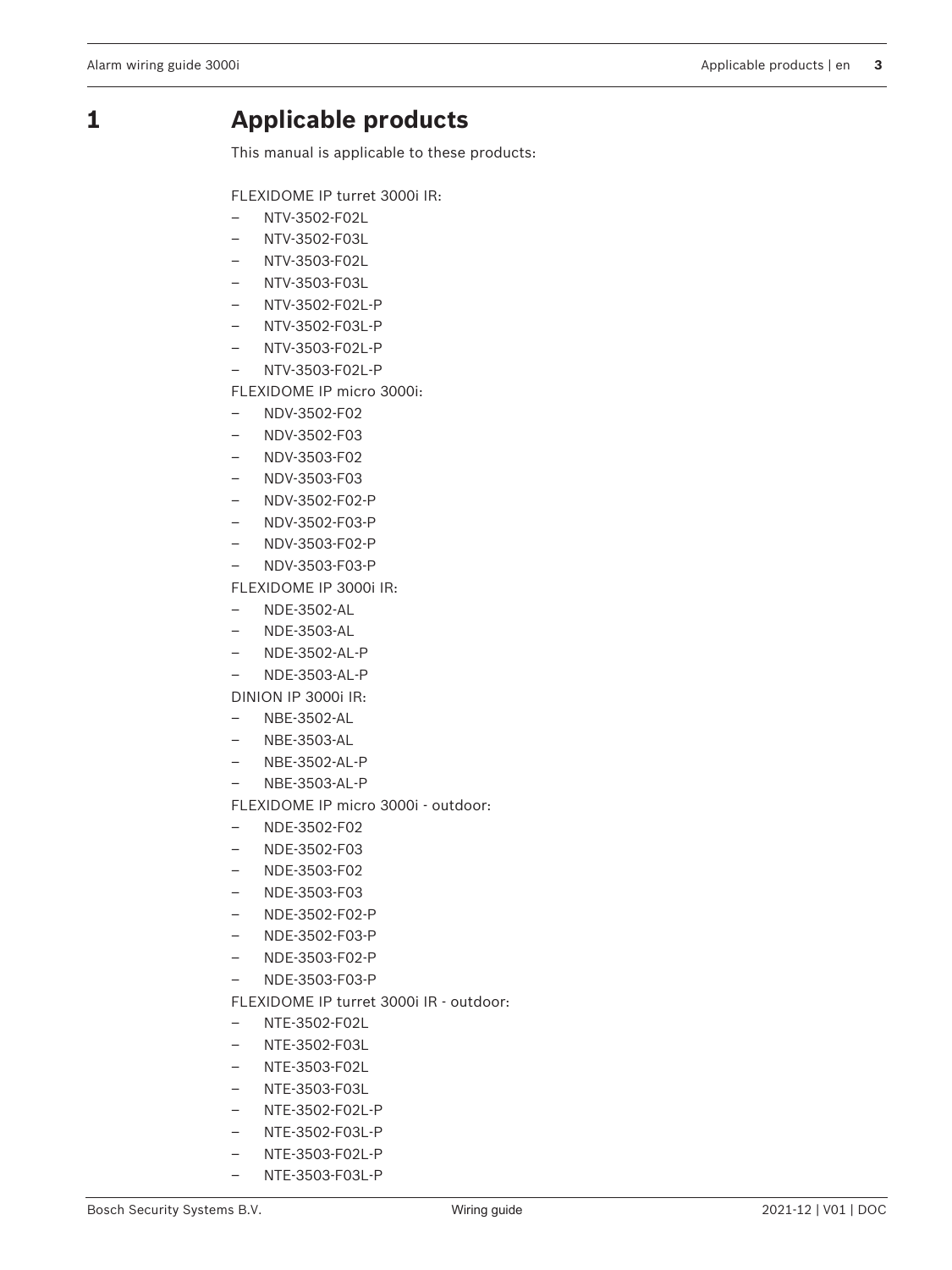## **2 Alarm wiring diagram**

This document details a specific layout of alarm wiring inputs and outputs.

## **I/O (Input/Output) ports**

The input/output ports provide the following:

- alarm input/output
- audio input/output

The pin assignment for the audio I/O and the alarm I/O is the following:

| Pin number     | Signal       |
|----------------|--------------|
| 1              | Alarm output |
| $\overline{2}$ | GND          |
| 3              | Alarm input  |
| 4              | <b>GND</b>   |
| 5              | Audio input  |
| 6              | Audio output |

## **Wiring diagram for alarm input**

The following diagram demonstrates how the device triggers alarm input through the external mechanical switch or through the external open collector circuit.

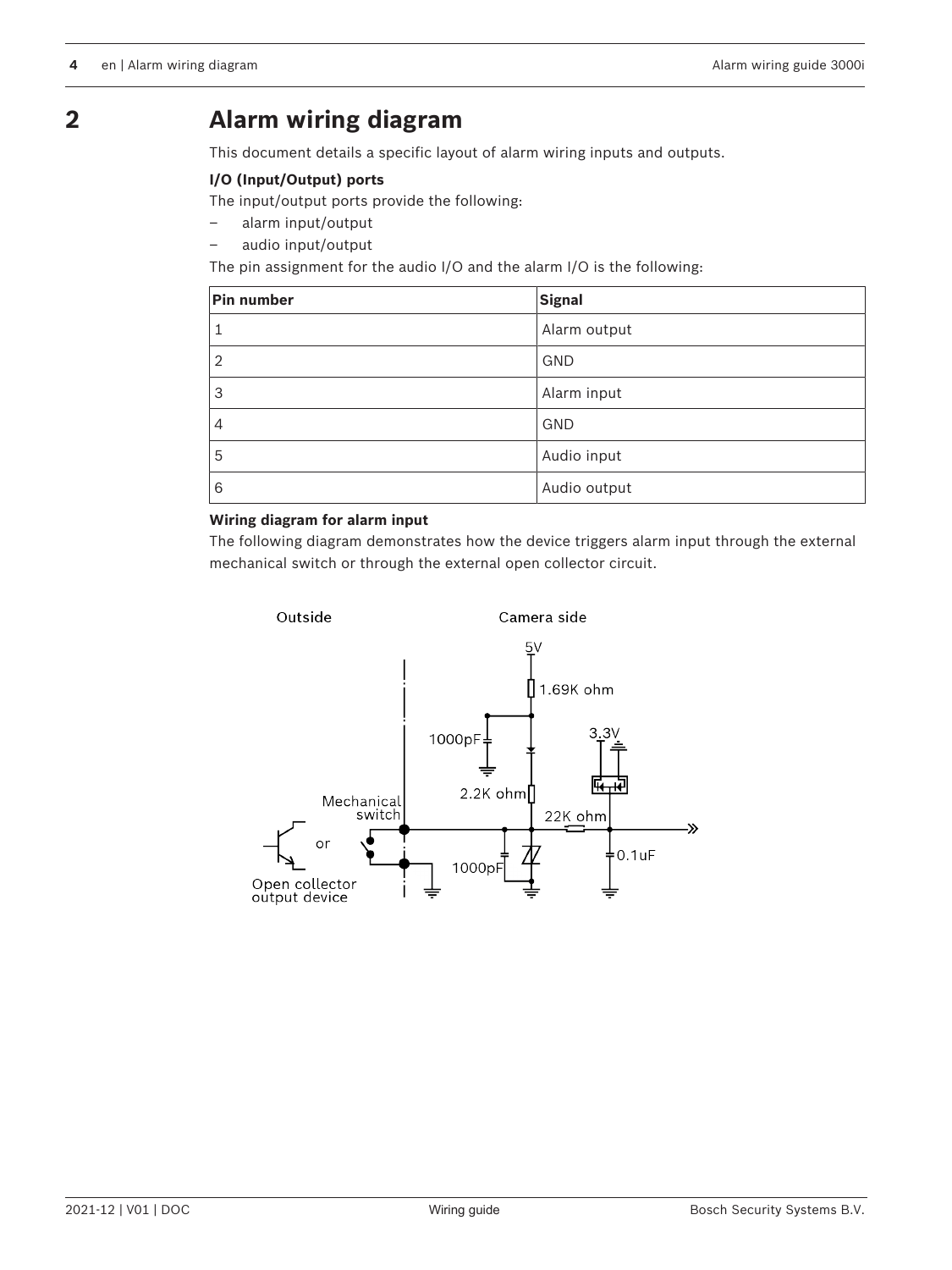#### **Wiring diagram for alarm output**

The following diagram demonstrates an example of how the device can provide the alarm output function. This alarm output function outputs a connection to ground for external devices.